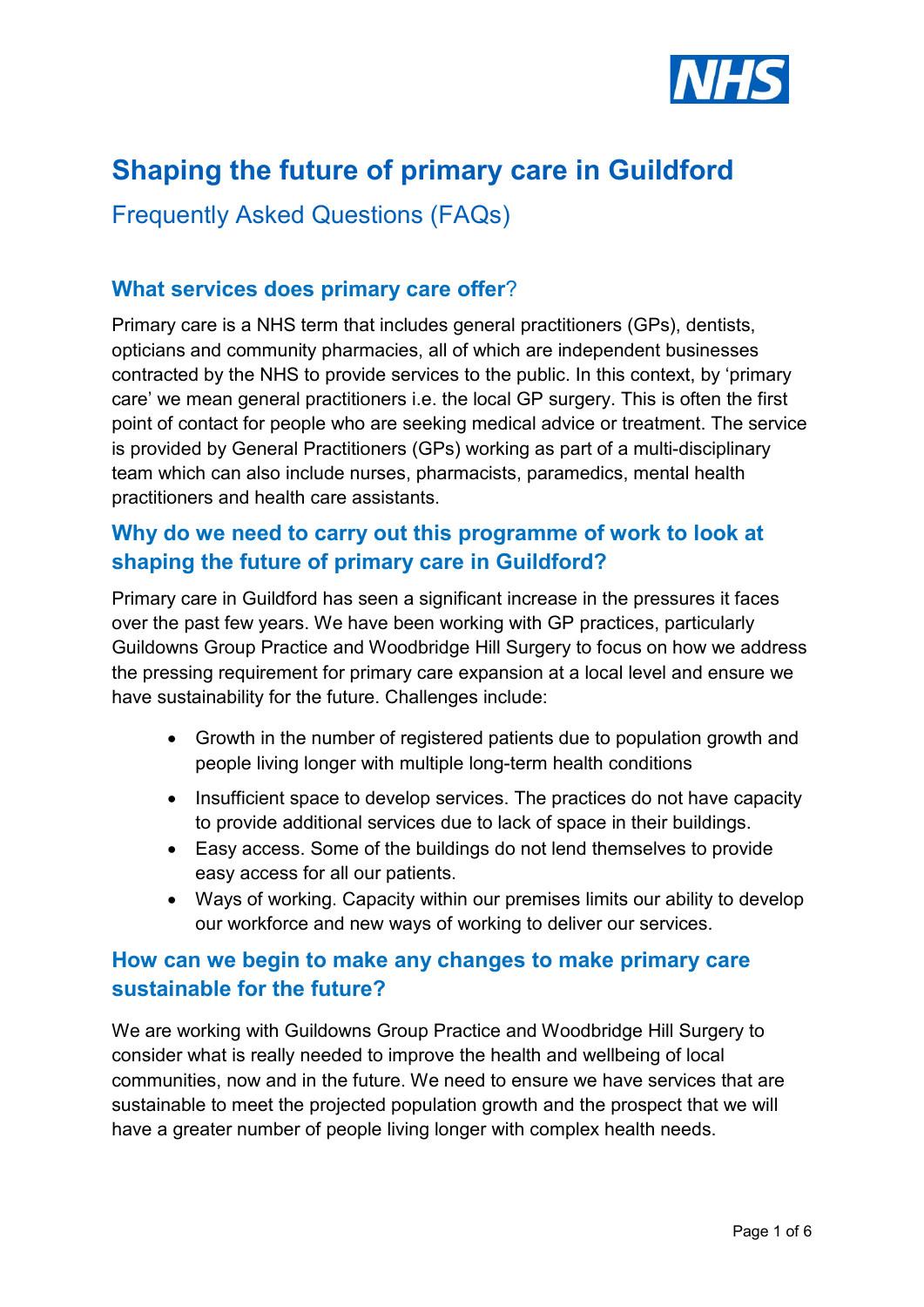

# **What are we doing?**

NHS Guildford and Waverley CCG has been working with colleagues in Guildowns Group Practice and Woodbridge Hill Surgery to develop options for the future provision of primary care premises.

We have started to explore options for modernising and developing the primary care estate in North Guildford; by identifying existing gaps and issues. In January 2019 we shared a list of 12 options with our Primary Care Operations Group and Primary Care Commissioning Committee. These two groups include GP membership and they monitor and review primary care operations and commissioning.

Five options were shortlisted from the original 12 and a feasibility study has been carried out to examine each of the options. Between July and September 2019 we held some initial engagement sessions with patients, the public and wider stakeholders to find out what people thought was important about primary care provision and to look at the options for sites.

We are committed to meeting the health needs of our local population and we can support this through robust delivery of primary care in our local communities. However, to do this we know that we are going to have to adapt and make changes.

Our aspirations for the future delivery of primary care services are:

- to work at greater scale to improve access and quality of services for patients
- to provide premises that are fit for purpose and facilitate team working

to harness technology to improve quality.

## **How do you plan to engage the public and patients?**

Each option has differing impacts on the community, workforce, the CCG and the delivery of care. We wanted to hear the views of the public on the future of primary care. Early discussions focused around the following themes:

- What GP services do the public value the most?
- What is important in terms of where a GP Practice is located?
- What should be considered when planning GP services for the future?

These early conversations took place from July to September 2019 with some members of the local community to gather initial views and feedback on the shortlisted options. These sessions were promoted via Guildowns Group Practice and Woodbridge Hill Surgery as well as established networks and forums.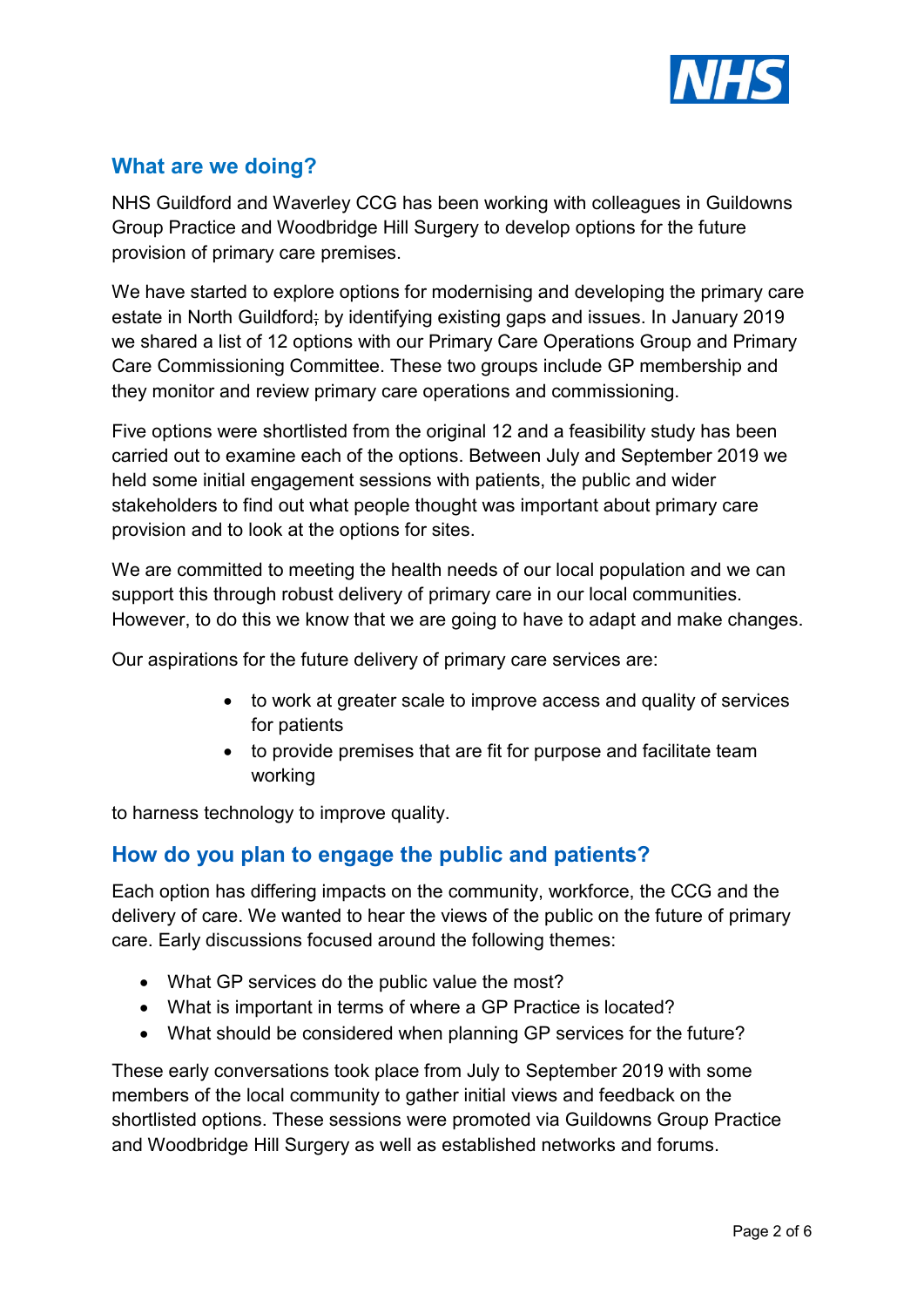

#### **Has a decision been made on sites/locations?**

No, a final decision has not been made on this. If any significant changes are proposed we will carry out a formal public consultation.

#### **Has there been consideration of transport and traffic issues?**

The CCG fully understands the issues that transport and travel can pose to our communities and a robust travel analysis will be completed in the next stage of the process.

#### **Are you working with Surrey County Council to consider bus routes?**

Not at this stage – we are looking for people's feedback on the options and really want to hear about the practicalities of travel and transport for local people. We will feed this into our decision making and then work on practical solutions once a likely option has been chosen.

#### **What did the public tell you in the early engagement?**

Throughout our engagement activities, people shared numerous views regarding the issues affecting primary care delivery in Guildford and the potential options. Key themes were:

- **Access to their practice** physically being able to get to the practice with good transport links and car parking facilities. **Services in the practice** – the ability to have longer appointments than the standard 10 minutes allocated and having the opportunity to see other health professionals such as physiotherapists and mental health practitioners at their practice.
- **Access to appointments** currently there can be a delay of up to three weeks to see a GP. Ensuring emergency appointments are readily available as well as extended access on weekends and evenings.
- **Workforce and planning** having the chance to see their preferred GP as well as a range of other health care professionals. People also discussed what the impact of local housing developments may be on GP practices.
- **Technology** a balance between traditional methods and the use of new technology for example continuing with telephone appointments but also offering online consultations.
- **Reconfiguration of the sites**  people hoped that two sites would be considered, rather than going from five sites to one and suggested other sites for the CCG to consider. These included the Queen Elizabeth Park site and the Slyfield housing development site.
- **The time** it would take for these proposals to come to fruition.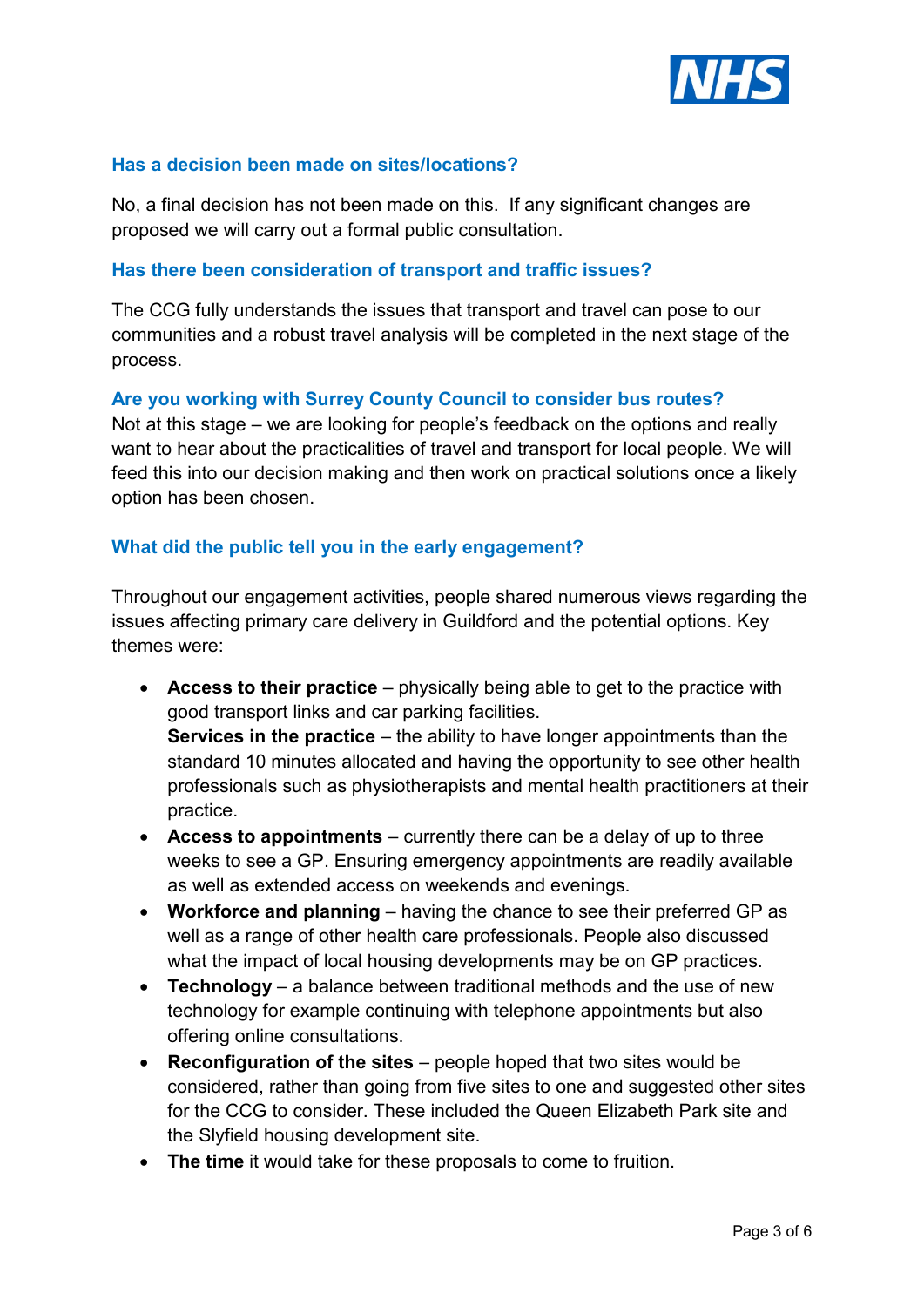

• **Traffic congestion**– there were significant concerns regarding the potential for additional and inconsiderate parking and traffic congestion that could be caused if the practices are relocated.

There were also comments from patients on how their GP practice is currently managing things and how they will cope with rising demand and pressures in the short term.

## **What other sites have been considered or will be considered in the Outline Business Case?**

A number of sites have been explored and considered in identifying appropriate locations, and further sites were suggested by members of the public through the engagement during the summer. In general, most of the sites suggested were either unavailable or too small, as the development is likely to be sizeable with community services co-located on site. Members of the public have suggested the following sites, but these were either not considered or have been rejected for the following reasons.

Wodeland Avenue was considered as a redevelopment site and rejected – this is outlined in the detailed version of the feasibility study. It is too small, sloping and located in the middle of a residential area. Decant premises would need to be provided during any build period, adding to the cost of the development. It has limited parking that is already under pressure, so could not accommodate a lot more patients travelling to the site.

Farnham Road Hospital was not considered; it does not have parking on site for patients who need to travel across Guildford.

The Cathedral site was not considered but not excluded either. We will discuss this site with the planners at the next stage, however this development looks very small and potentially unsuitable for the size of the health care facility likely to be required.

The former Safeguard Coaches garage site off Madrid Road was suggested but this is neither available nor big enough.

The Slyfield development was suggested but this is on the outer edge of the patient population being served, and so likely to make issues of travel and access more difficult.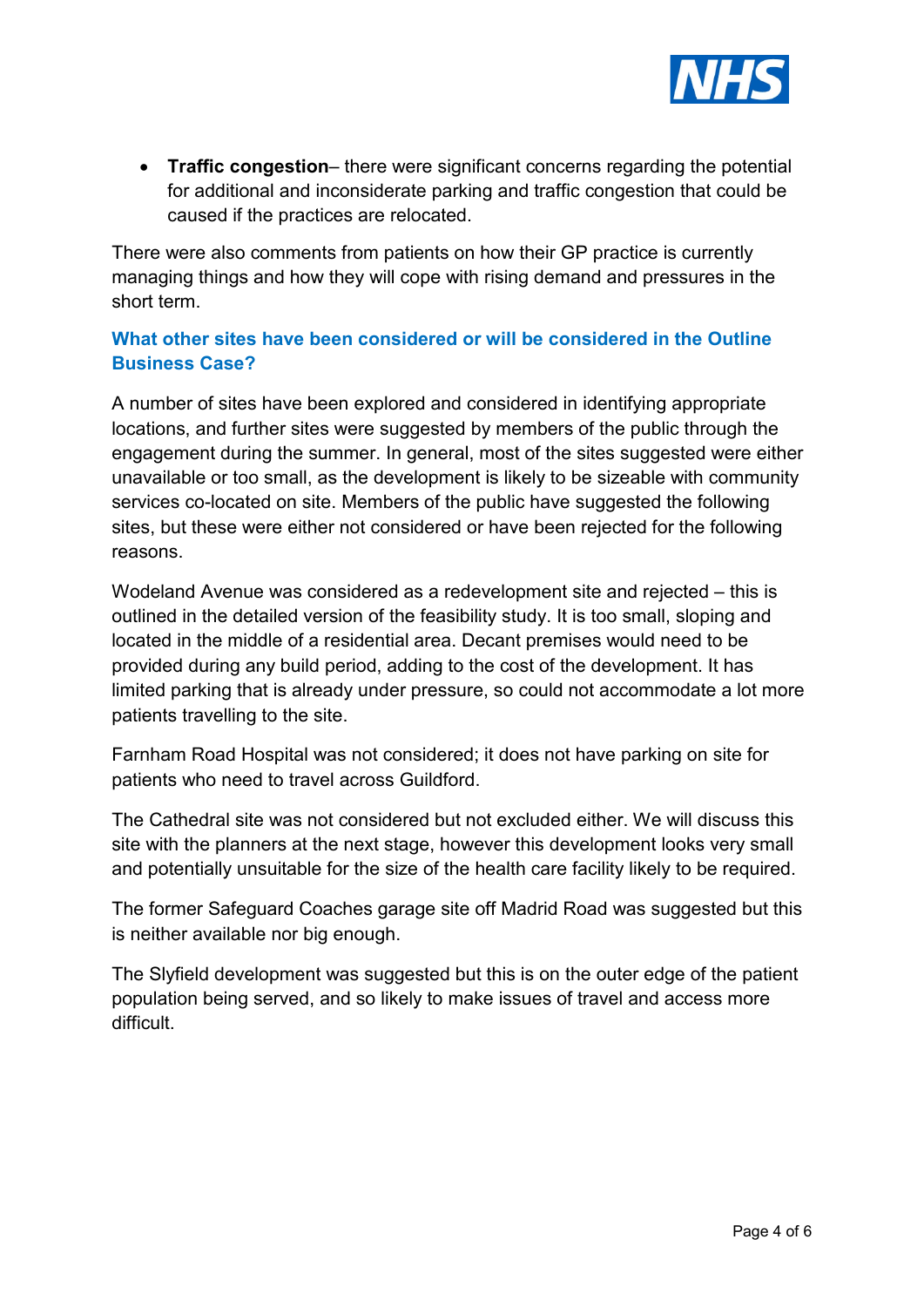

## **Has the Budgens store in Queen Elizabeth Park been considered? It was put forward as a possible site at one of the engagement sessions by a member of the public.**

During this engagement process a number of participants put forward the option for the redevelopment of the former Budgens supermarket site on the Queen Elizabeth Park development.

The CCG has approached the agents acting on behalf of the landlord and have been advised that the property is the subject of a long term lease, with a leading supermarket chain, and the landlord at this stage has no interest in terminating this arrangement.

There have been a number of land searches over the years conducted by consultants working for Guildowns Group Practice. Guildford Borough Council has also been consulted. We have been willing to look at suggestions from members of the public, however the requirements of sites for building, access and parking are quite difficult to fulfil.

## **How would the new facility(ies) be funded (where would the money come to build them)?**

Nationally, NHS capital is severely constrained and primary care competes with all other services for this including hospitals and mental health trusts. Therefore there is likely to be an element of borrowing which is repaid by the NHS over a number of years, much like a mortgage. There may be options to finance some of the capital through local or national routes, which would reduce the amount we need to borrow. This will all be looked at in the next phase.

#### **How have you narrowed down the options?**

In order to carry out a manageable feasibility study we needed to reduce the number of options.

The original 12 options included 3 involving all central Guildford practices but there was lack of appetite from the other practices, whose premises are largely fit for purpose. In addition, an option to develop new premises at the Blackwell Farm development was ruled out as it was deemed geographically unsuitable and not likely to be ready quickly enough.

An option to develop new premises for each practice individually was ruled out in line with the strategic direction for primary care and risks of patient transfers between practices. Finally, some of the options were combined.